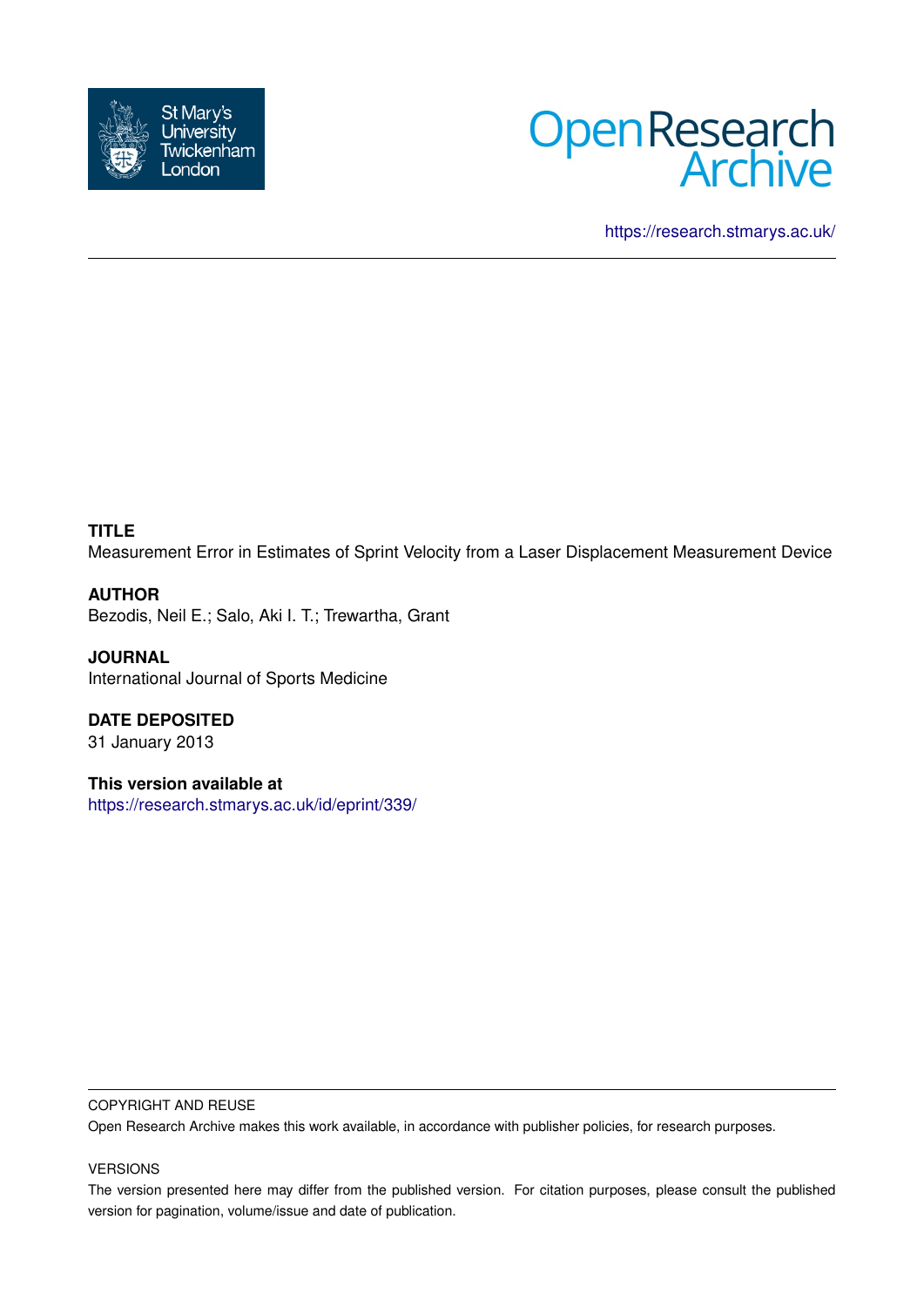*Title:*

Measurement error in estimates of sprint velocity from a laser displacement measurement

- device
- 
- *Authors:*
- Neil E. Bezodis<sup>a,b</sup>, Aki I. T. Salo<sup>a</sup>, Grant Trewartha<sup>a</sup>
- <sup>a</sup> Sport, Health and Exercise Science, University of Bath, UK.
- 8 <sup>b</sup>School of Sport, Health and Applied Science, St Mary's University College, Twickenham,
- UK.
- 
- *Corresponding author:*
- Neil E. Bezodis, School of Sport, Health and Applied Science, St Mary's University College,
- Waldegrave Road, Twickenham, London, UK. TW1 4SX.
- *E-mail:* bezodisn@smuc.ac.uk
-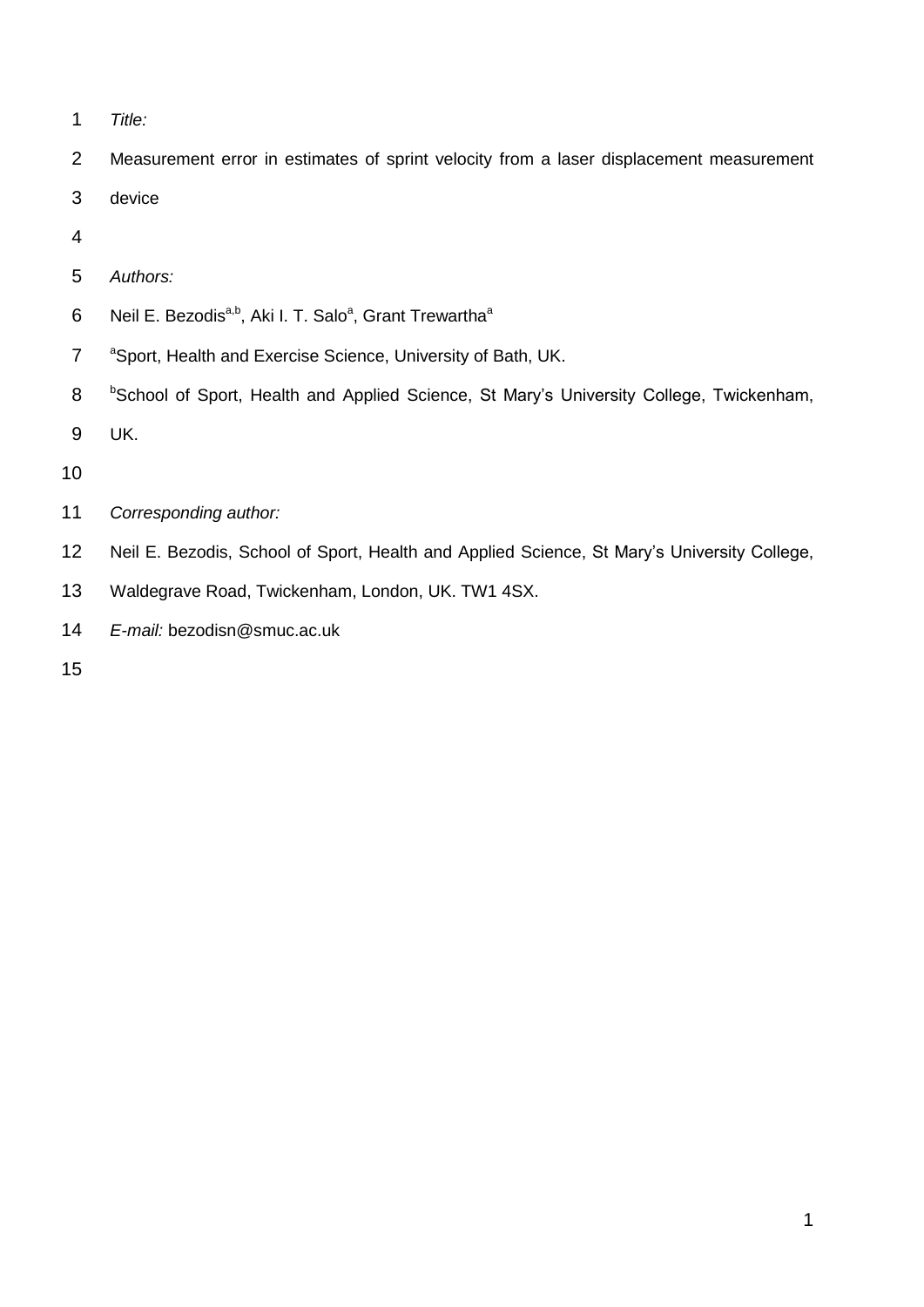### *Abstract*

 This study aimed to determine the measurement error associated with estimates of velocity from a laser-based device during different phases of a maximal athletic sprint. Laser-based displacement data were obtained from 10 sprinters completing a total of 89 sprints and were fitted with a fifth-order polynomial function which was differentiated to obtain instantaneous velocity data. These velocity estimates were compared against criterion high-speed video velocities at either 1, 5, 10, 30 or 50 m using a Bland-Altman analysis to assess bias and random error. Bias was highest at 1 m (+0.41 m/s) and tended to decrease as the measurement distance increased, with values less than +0.10 m/s at 30 and 50 m. Random 25 error was more consistent between distances, and reached a minimum value  $(\pm 0.11 \text{ m/s})$  at 10 m. Laser devices offer a potentially useful time-efficient tool for assessing between- subject or between-session performance from the mid-acceleration and maximum velocity phases (i.e. at 10 m and beyond), although only differences exceeding 0.22 to 0.30 m/s should be considered genuine. However, laser data should not be used during the first 5 m of a sprint, and are likely of limited use for assessing within-subject variation in performance during a single session.

*Key words:* athletics, biomechanics, methods, performance, running, sprinting.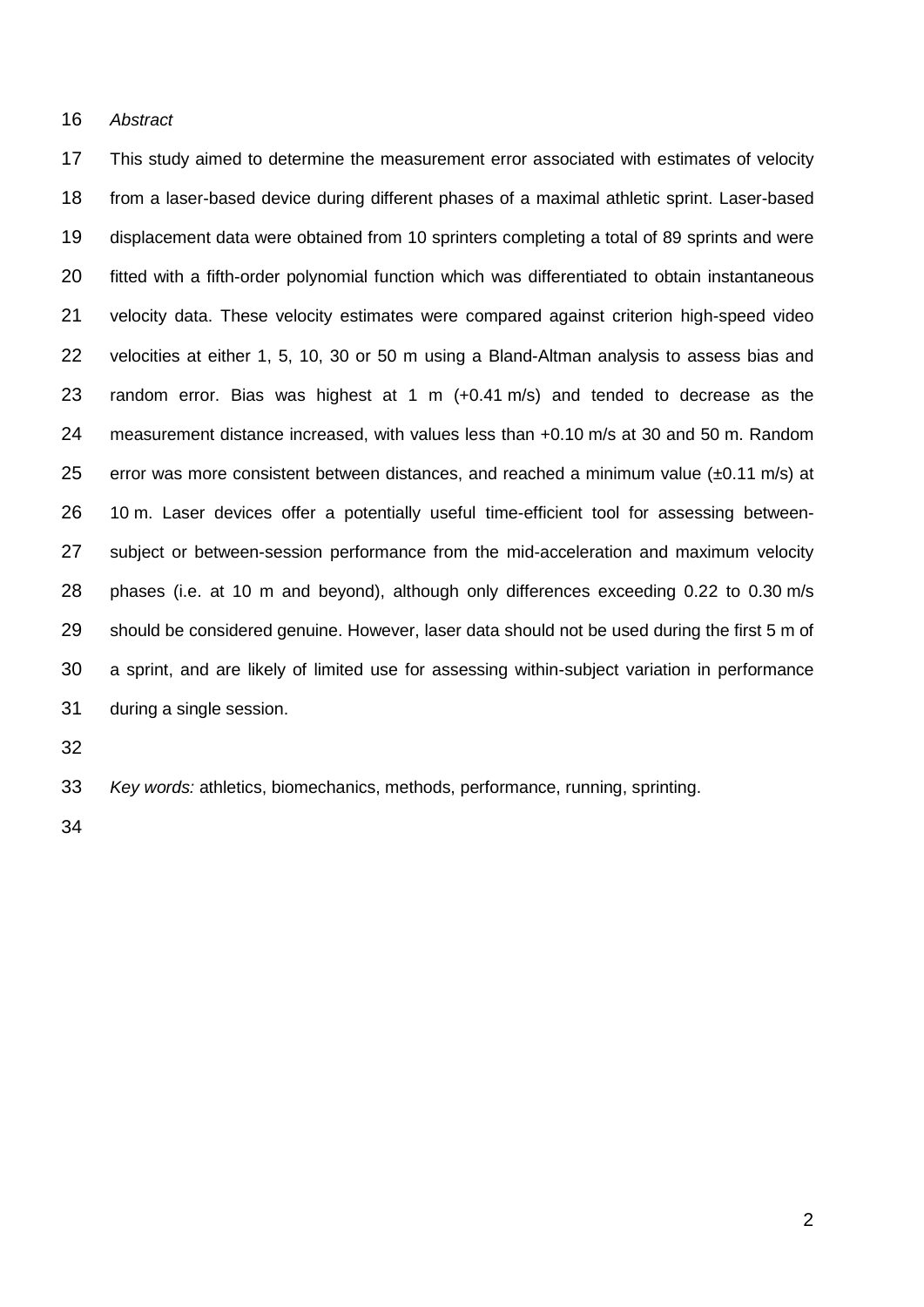### *Introduction*

 Biomechanical research in sprinting commonly restricts analysis to a single step within a specific phase of a sprint [5, 16, 17]. However, researchers are often also interested in performance during multiple steps or phases, and horizontal velocity-time profiles from larger sections of a sprint are therefore considered [4, 8, 21]. One time-efficient method of obtaining these velocity-time curves is through a laser distance measurement (LDM) device aimed at the back of the sprinter [4, 8]. These LDM devices have been found to produce valid and reliable static measures of distance at 10, 30, 50 and 70 m when several samples are averaged [13]. However, individual samples are less reliable [13] which could potentially be problematic for dynamic activities like sprinting. The reliability of LDM velocity data obtained during sprinting trials has previously been assessed [13], but was limited by comparison against linear hip velocities over a specific 3 m distance. This approach may have provided an artificially close match with the 'lower part of the runner's back' measured by the LDM device because the horizontal within-step mechanics of a single point on the lumbar region (similar to the hip) differ from those of the centre of mass (CM) during running [24]. This could be of particular importance if data from the acceleration phase of a sprint are required, as sprinters become more upright as they accelerate out of the starting blocks [19]. Furthermore, horizontal velocity fluctuates during every step of a sprint due to the antero- posterior forces [18], and thus instantaneous velocity data, or velocity data averaged over a predefined distance, may not be from the same phases within a step. For example, at the exact distance of interest, one sprinter could be at the end of the braking phase whereas another is at the end of the propulsive phase [23]. This is clearly an important issue for applied sprint performance measurement, as velocity data at specific distances are only truly comparable between sprinters or trials if they are independent of fluctuations due to the phase of the step cycle.

 In an attempt to reduce the fluctuations in velocity-time profiles due to both the genuine within-step fluctuations and the inherent noise (e.g. Figure 1), LDM device (and radar) data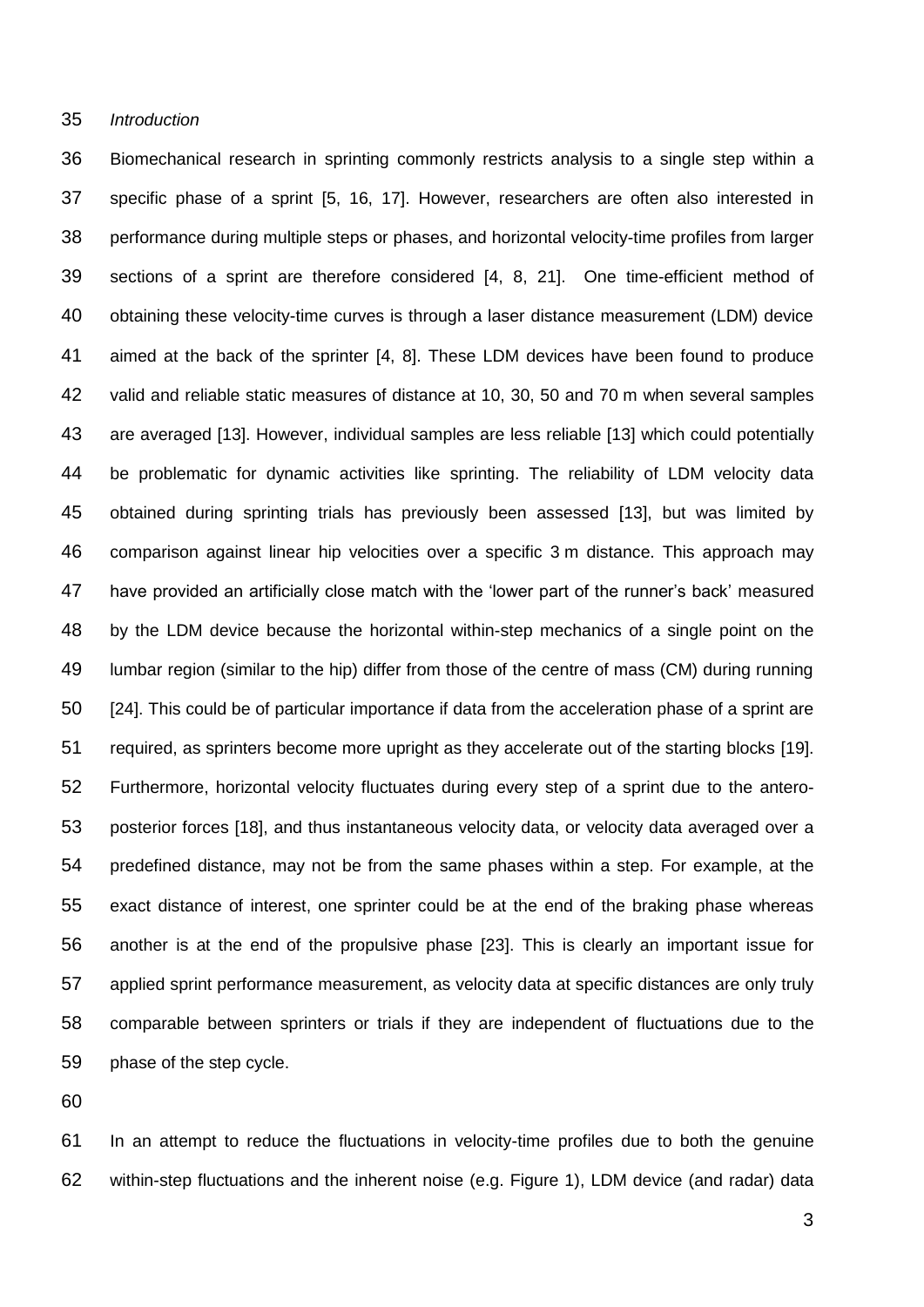have previously been fitted with mathematical functions [2, 8, 21]. However, these velocity curves have only been assessed against split times over 3 to 10 m intervals from video or photocell data [2, 8, 21], and the measurement error in velocity estimates at discrete distances during different phases of a sprint remains unknown. The aim of this study was therefore to determine the measurement error in velocity data obtained with an LDM device during different phases of a maximal sprint, and consequently to evaluate the usability of LDM devices in order to analyse sprinters' velocity profiles.

- 
- 

### *Materials & Methods*

73 Seven male (mean  $\pm$  SD: age = 23  $\pm$  4 years, mass = 78  $\pm$  5 kg, height = 1.78  $\pm$  0.03 m, 74 100 m personal best (PB) = 10.76  $\pm$  0.64 s) and three female (mean  $\pm$  SD: age = 21  $\pm$  1 75 years, mass =  $64 \pm 2$  kg, height =  $1.66 \pm 0.02$  m,  $100$  m PB =  $12.48 \pm 0.35$  s) sprinters agreed to participate in this study and provided written informed consent following standard ethical procedures [14]. This cohort (incorporating both genders and a range of PBs) was selected so that the results would be applicable across all populations of sprinters. Whilst this would clearly affect the observed velocity magnitudes at different distances, the aim of this study was to assess the error associated with measurement equipment, and thus the nature 81 of the cohort would not negatively influence the results [1, 3, 7].

 Data were collected at outdoor track-based training sessions. The LDM device (LDM-300C, Jenoptik, Germany; 100 Hz) was positioned on a tripod at a height of approximately 1 m, 20 m behind the start line. This exact distance was determined using a static object prior to each session and was used to provide the reference distance of 0 m (start line). A high- speed video camera (MotionPro HS-1, Redlake, USA; 200 Hz) was located perpendicular to the running lane, 35 m from the lane centre. At each session, the camera was perpendicular to a different distance from the start line so that video data were collected at 1, 5, 10, 30 and 90 50 m. The camera field of view was approximately 5.0 m wide, and an area of 4.50 x 1.60 m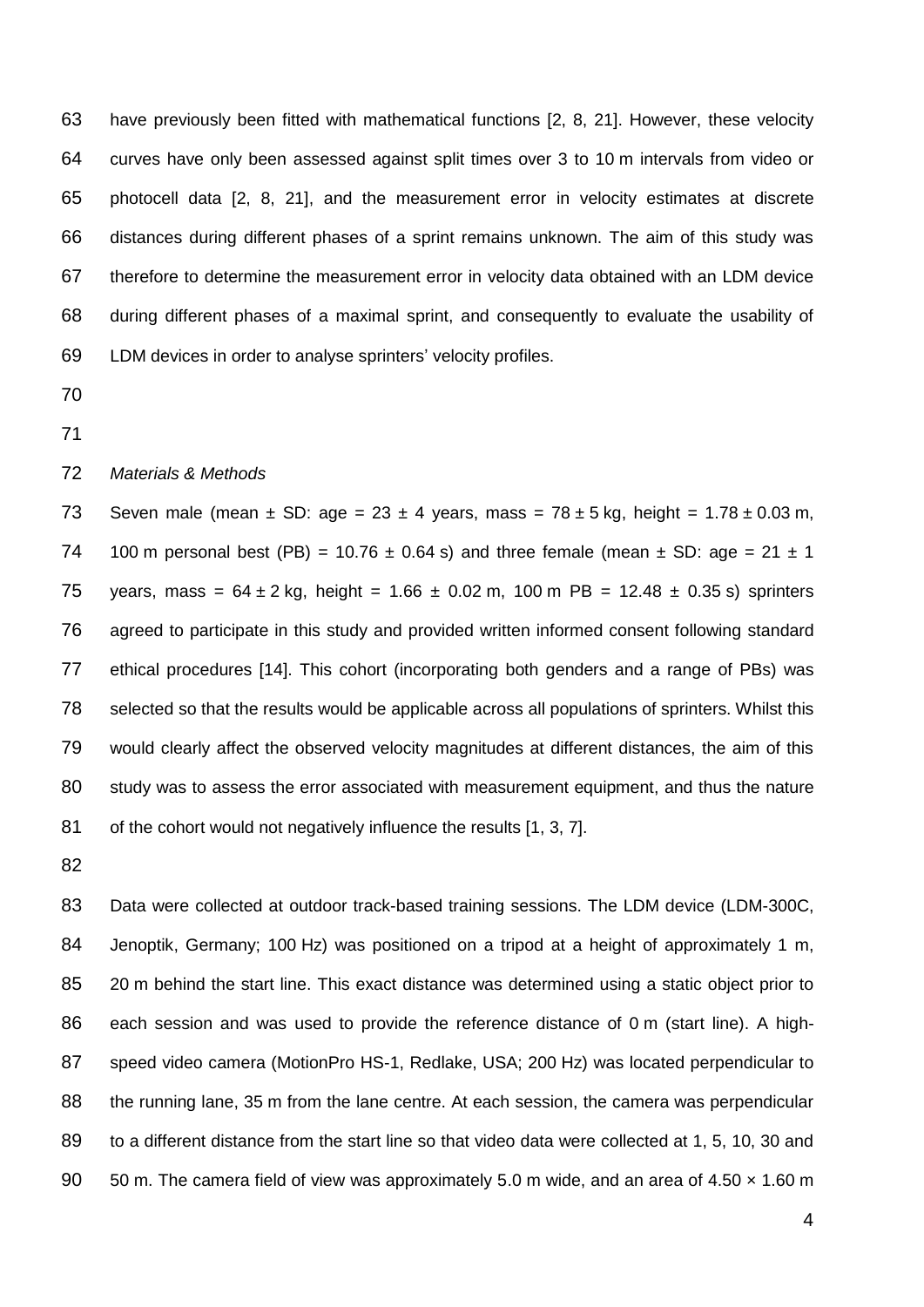(2.25 m either side of the distance of interest) was calibrated with four corner points in order to obtain displacement data using projective scaling. A shutter speed of 1/1000 s was used 93 and images were captured at a resolution of 1280 x 1024 pixels. Each sprint commenced from starting blocks following standard 'on your marks' and 'set' commands before a sounder was activated to provide the starting signal. Video data collection was initiated manually just prior to the sprinter entering the field of view. LDM device data collection was initiated manually at the 'set' command, and the device was aimed at the lower part of the runner's 98 back (hereafter termed 'lumbar point'). All laser data processing took place in Matlab™ (v. 7.4.0, The MathWorks™, USA).

 The raw displacement data obtained with the LDM device were fitted with a fifth-order polynomial function. The polynomial order was selected to provide a close match to the known underlying trends of the displacement and velocity profiles whilst eliminating any within-step velocity fluctuations. The polynomial start point was identified from where the raw displacement values increased and remained greater than 2 SD above the mean noisy pre- start signal level, and the polynomial end point was 50 data points after displacement exceeded 60 m. This displacement polynomial was analytically differentiated with respect to time in order to yield a fourth-order representation of the velocity profile. Figure 1 shows an example of the noisy velocity data obtained from numerically differentiating the raw LDM device displacement data and the smooth fourth-order polynomial representation of the velocity profile from one trial. For each trial, the time at which displacement equalled or first exceeded the target distance was identified, and the corresponding velocity value was recorded.

115 \*\*\*\*\* Figure 1 near here\*\*\*\*

117 The raw video files were digitised in Peak Motus® (v. 8.5, Vicon, United Kingdom), exactly replicating previously reported procedures [6], before all subsequent video data processing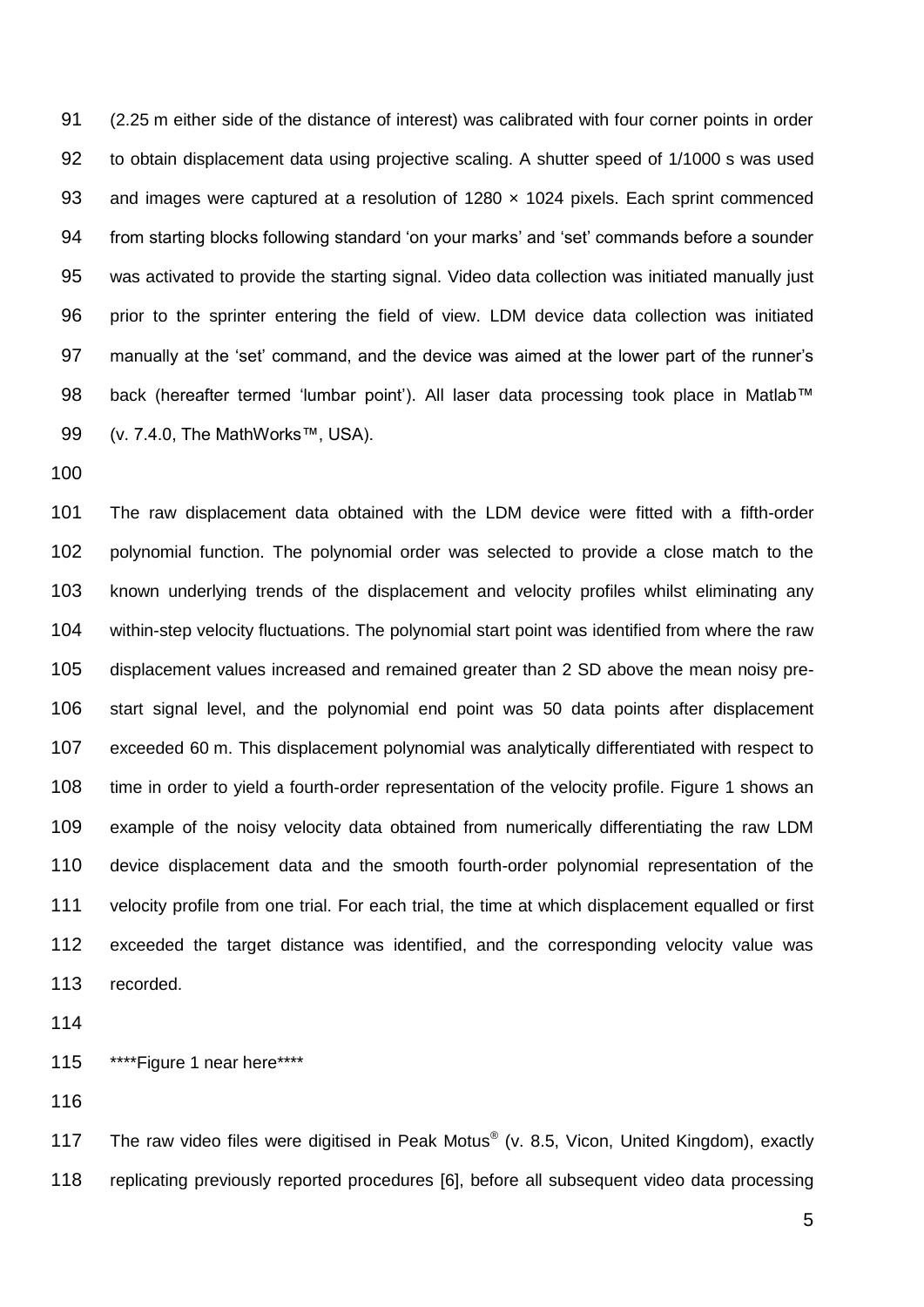took place in Matlab™ (v. 7.4.0, The MathWorks™, USA). Whole-body CM displacements were calculated using segmental inertia data [10] and a summation of segmental moments approach [25]. Inertia data for the feet were taken from Winter [25] as they allowed the creation of a linked-segment model, and 0.2 kg was added to each foot to account for the mass of each spiked shoe [5, 15]. Raw high-speed video CM velocities were calculated using second central difference equations [20].

 To determine the criterion high-speed video velocities at each of the target distances (i.e. 1, 5, 10, 30 or 50 m) without any influence of the phase of the step cycle, the following procedure was undertaken. The first frame in which the raw CM displacement equalled or exceeded the target distance was identified. The phase of the step cycle (i.e. stance or flight) that the sprinter was in during this frame was identified, as was the closest adjacent contrasting phase (i.e. flight or stance). The combined duration of these stance and flight phases yielded the duration of the step cycle occurring at the target distance (at the 1 m mark, the sprinters were typically in mid-stance, and as the two adjacent flight times were 134 often considerably different in length, the mean duration of the two flight phases was used in obtaining total step duration). The determined step duration was then applied so that it was evenly spaced either side of the frame in which the target distance was reached (e.g. if the determined step duration was 41 frames and the target distance was reached in frame number 67, the step cycle at the target distance was deemed to commence at frame 47 and terminate at frame 87). This yielded a complete step cycle starting from an arbitrary point, but in which the sprinter passed the specific target distance exactly halfway through the cycle. The mean value of all raw CM velocities during this step cycle thus provided a value representing the velocity of the sprinter at the target distance which was independent from the phase of the step cycle the sprinter was in. Although the raw digitised video data contained noise, this would likely have had minimal effect on these velocities over a complete step cycle due to its presumed random nature. To confirm this, one trial (from 146 10 m) was redigitised on ten separate occasions to quantify any effects of noise in the video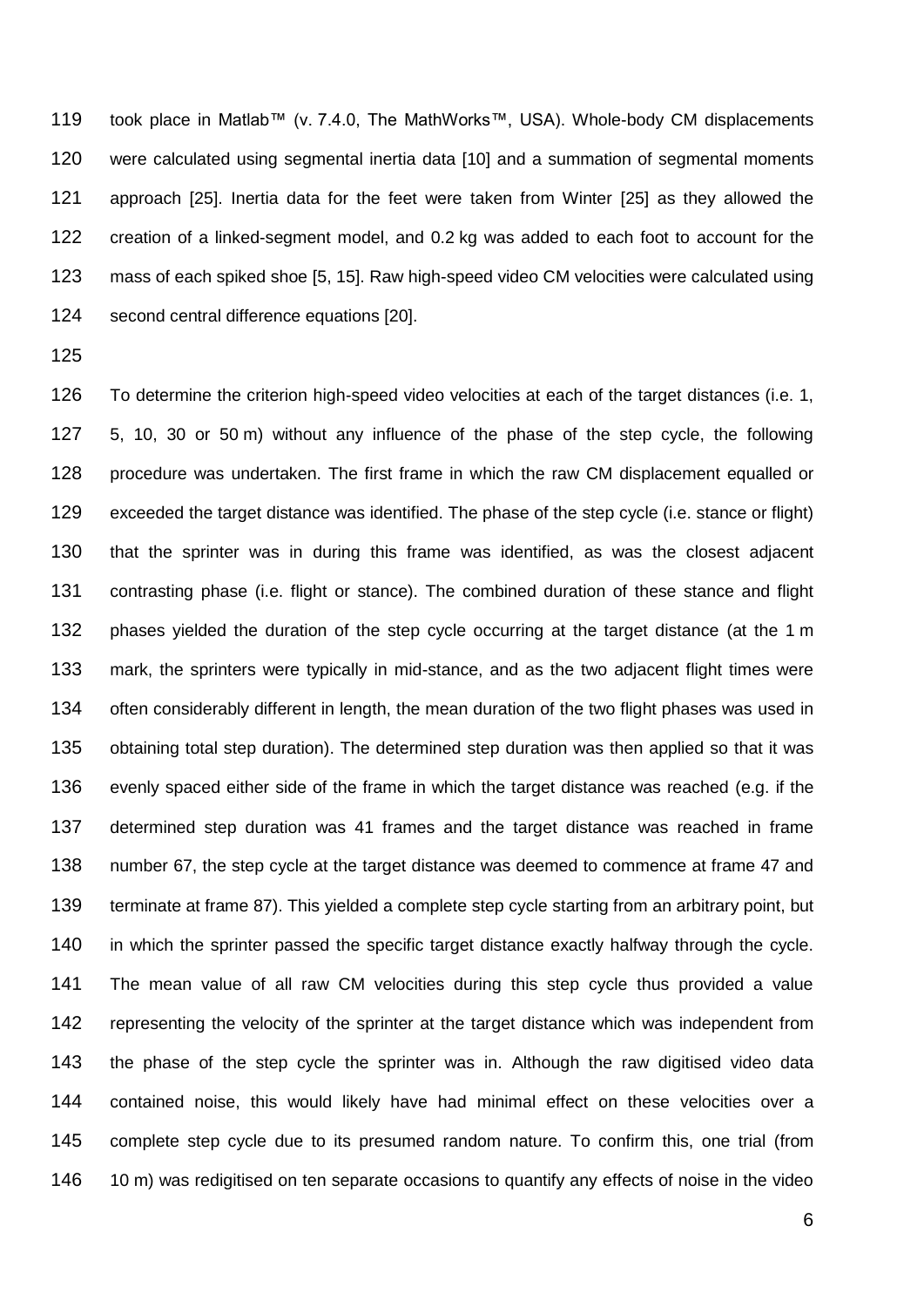data on the determined velocity value. Following a check for normality of these data, the reliability of the high-speed video velocity data was determined by calculating a co-efficient of variation (CV; standard deviation / mean [22]).

 A Bland-Altman 95% limits of agreement approach [1, 7] was selected to assess the measurement error (separated into bias and random error) of the LDM device estimates relative to the criterion video data, as this approach would not be affected by the deliberately broad cohort [1, 3, 7]. These limits were calculated as the standard deviation of the difference scores between the video and LDM-based velocity data multiplied by the critical *t*- value for the sample size at each distance. Normality of the difference scores was checked, and a heteroscedasticity correlation coefficient was calculated between the difference scores and the mean score from both devices to assess for any proportional bias [3, 7].

 In order to allow the determined measurement error to be considered in a practical context, the range in criterion velocity data was calculated at 1, 10 and 50 m (the distances when all athletes completed more than two trials at a single distance). A single mean within-session range was then calculated from all athletes at each of these three distances. This provided an example of the typical levels of within-session performance variation that could be expected and thus allowed an acceptable level of measurement error to be determined for application in similar coach-led training settings [3, 7]. As the data from 1 m were collected at four different sessions for one subject, these data were also used to provide an example of the expected variation between sessions across six months of the season as training progressed through different phases.

*Results*

 A total of 89 trials were recorded and analysed, with at least ten trials obtained from each of the individual distances. The amount of trials at each distance was not even due to the number of athletes present and number of trials completed at each of the training sessions.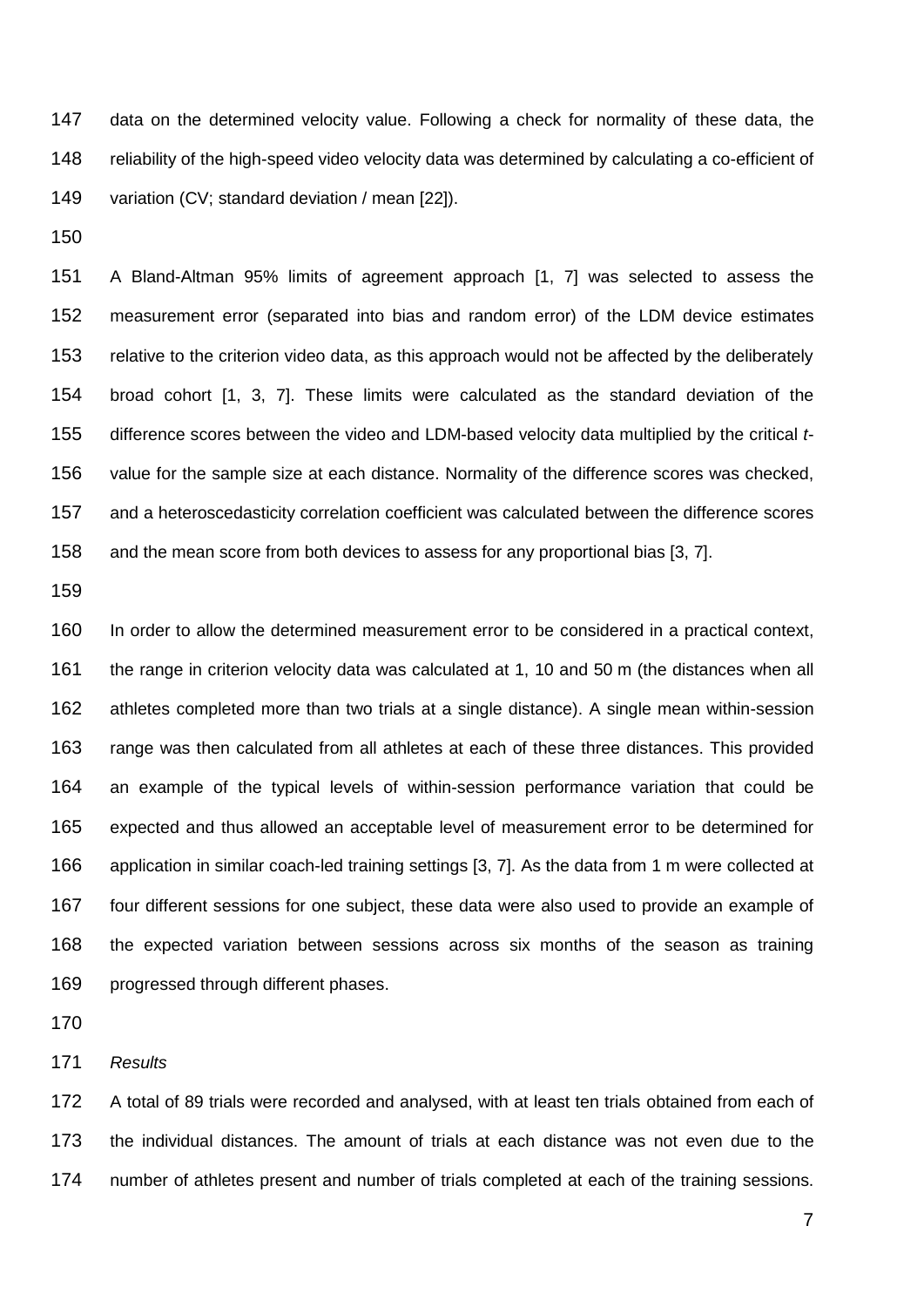The bias and random errors associated with the calculation of instantaneous velocities at 1, 5, 10, 30 and 50 m from the LDM device are presented in Table 1 and Figure 2. Bias was highest at 1 m (+0.41 m/s) and lowest at 30 m (+0.06 m/s) and the magnitude of random 178 error at the five distances ranged from  $\pm 0.11$  m/s to  $\pm 0.21$  m/s. All data were normally distributed and free from heteroscedasticity (all r < 0.10; Figure 2). The ten redigitisations of 180 one trial revealed the criterion velocity data to be highly reliable (velocity = 7.66  $\pm$  0.01 m/s; CV = 0.15%). This confirmed that the noise due to operator error in the digitising process was random, and that averaging the values from the duration of an entire step cycle provided a highly repeatable measure of average step velocity at a specific distance. This therefore also allowed the expected performance variation data (Table 2) to be considered with confidence. The within-session individual variation in criterion data was low at 1 and 10 m 186 (average range in velocities =  $0.09$  and  $0.14$  m/s, respectively) but considerably higher 187 (0.75 m/s) at 50 m. The between-session variation in performance was higher (range  $=$ 0.47 m/s at 1 m) than the within-session variation.

\*\*\*\*Table 1 near here\*\*\*\*

191 \*\*\*\*\*Table 2 near here\*\*\*\*

\*\*\*\*Figures 2a-e near here\*\*\*\*

*Discussion*

 This study determined the measurement error associated with LDM estimates of velocity during different phases of a maximal effort sprint to evaluate how useful LDM devices are for analysing sprint velocity profiles. It was found that the measurement error varied between different phases of a sprint, with a general trend for the magnitude of the bias to decrease as the measurement distance increased (Table 1). The random error exhibited a slightly unexpected trend, with the 95% limits of agreement being highest during the first 5 m before decreasing considerably at 10 m and then gradually increasing thereafter (Table 1). Finally,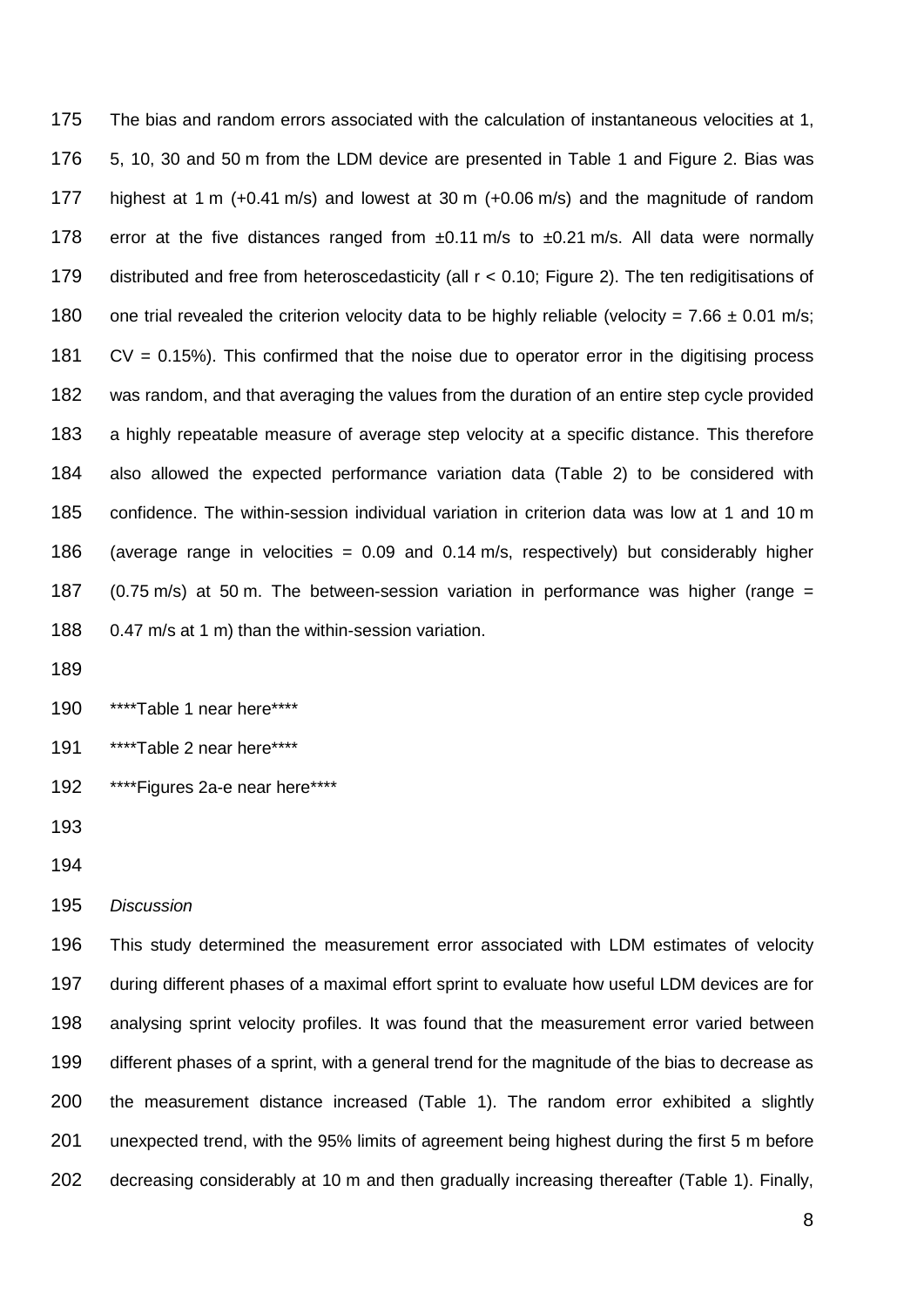the lack of heteroscedastic data at any of the five distances (Figure 2) demonstrates that the magnitude of measurement error is not affected by any proportional bias across the range of velocities at any given distance. Therefore, although LDM measurement error appears to be influenced by how far away the sprinter is from the device (Table 1), it does not appear to be affected by the velocity of the sprinter at each given distance.

 The large bias during the early part of a sprint (particularly at 1 m) was not measurement artefact. This bias was systematic and highlights the limitations of using an LDM device to estimate velocity during early acceleration as it records the displacement of the lumbar point instead of the CM. A retrospective analysis of synchronised video and LDM data from four 213 trials of a single sprinter revealed that the horizontal motion of the lumbar point differed from that of the CM during the first second of a sprint (Figure 3). In the 'set' position the lumbar point was on average 0.40 m behind the CM, but as the sprinter began to accelerate his 216 posture became more upright. One second after movement onset (at which point the sprinter had typically covered just over 2 m), the lumbar point was only on average 0.15 m behind the CM. The lumbar point was therefore covering a greater horizontal distance in the same amount of time, thus explaining why the velocities from the LDM device were higher than the criterion CM velocities (Table 1). There were also clear differences in the distance between 221 the CM and the lumbar point between these four trials during this first second of a sprint, and 222 as these were from a single sprinter and inter-athlete variation will likely exceed this (e.g. Table 2), applying a fixed offset to account for any bias is not a feasible solution.

\*\*\*\*Figure 3 near here\*\*\*\*

227 The horizontal distance between the CM and the lumbar point will never be likely to reach 228 zero because the CM should remain in front of the lumbar point throughout the duration of a sprint. However, this distance will likely plateau as sprinters adopt a relatively consistent, and more upright, posture as the sprint progresses. This was confirmed in the current study by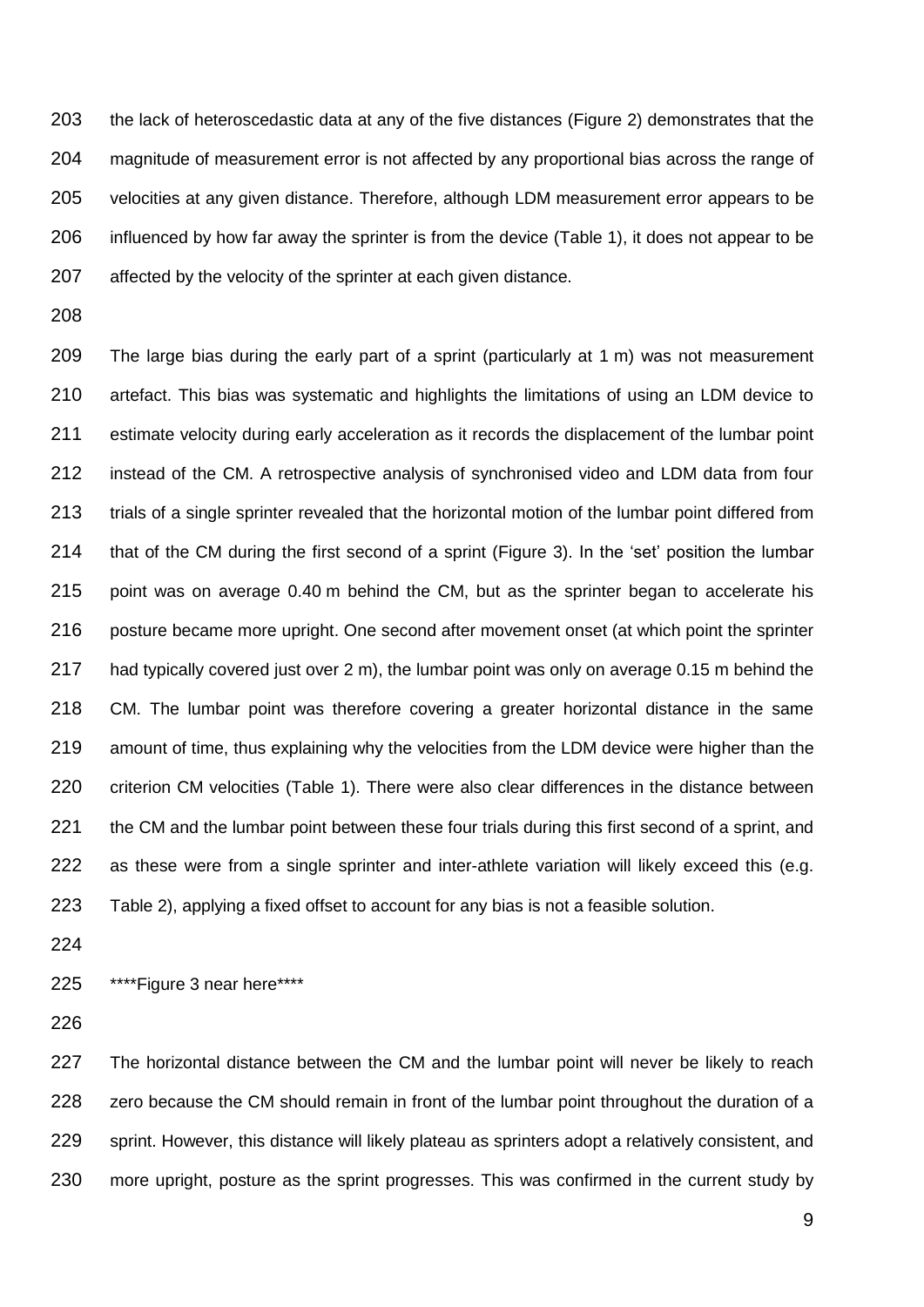the considerably lower biases observed at distances beyond 1 m, particularly at 30 and 50 m (Table 1). This also concurred with previous video-based data [24], whereby it was found that although there is a temporal shift in the individual within-step fluctuations in horizontal velocity between the CM and the lumbar point during constant velocity running, overall 235 changes in displacement and velocity across one step were similar. Therefore, by smoothing out the within-step fluctuations in the raw LDM device data, a non-biased representation of 237 the motion of a sprinter can be obtained once they have adopted a more upright stance beyond the early parts of a sprint.

240 The higher random error at 1 and 5 m  $(\pm 0.18$  and  $\pm 0.21$  m/s, respectively) may be related to 241 the aforementioned inconsistency in tracking the lumbar point as the sprinter rises out of the 242 blocks. When these random errors are combined with the high bias during the early part of a sprint, LDM device estimates of velocity prior to 10 m (i.e. the initial acceleration phase [11]) appear to contain unacceptably high levels of error relative to the expected levels of variation 245 in performance (Table 2). By the 10 m mark, random error had decreased  $(\pm 0.11 \text{ m/s})$ , 246 before increasing slightly at the 30 and 50 m marks (±0.13 and ±0.15 m/s, respectively). This gradual increase in random error from 10 to 50 m is likely due to the divergence of the laser beam as the sprinter moved further from the start line because a greater area of the sprinter 249 was measured by the wider laser beam at these distances (beam diameter  $= 0.06$  m at the start line, 0.21 m at the 50 m mark). Movement of any segments near to the lumbar point, any clothing movement, or even a large leg retraction and thus high foot displacement behind the sprinter could therefore all have affected these velocity estimates. Also, any movements of the LDM device itself by the operator have a larger pointing effect (deviation) the further from the device the athlete travels.

 The measurement error associated with the LDM device generally compares well against other time-efficient devices used to obtain velocity estimates during sprinting. Based on published differences in velocity estimates between tested devices and a criterion,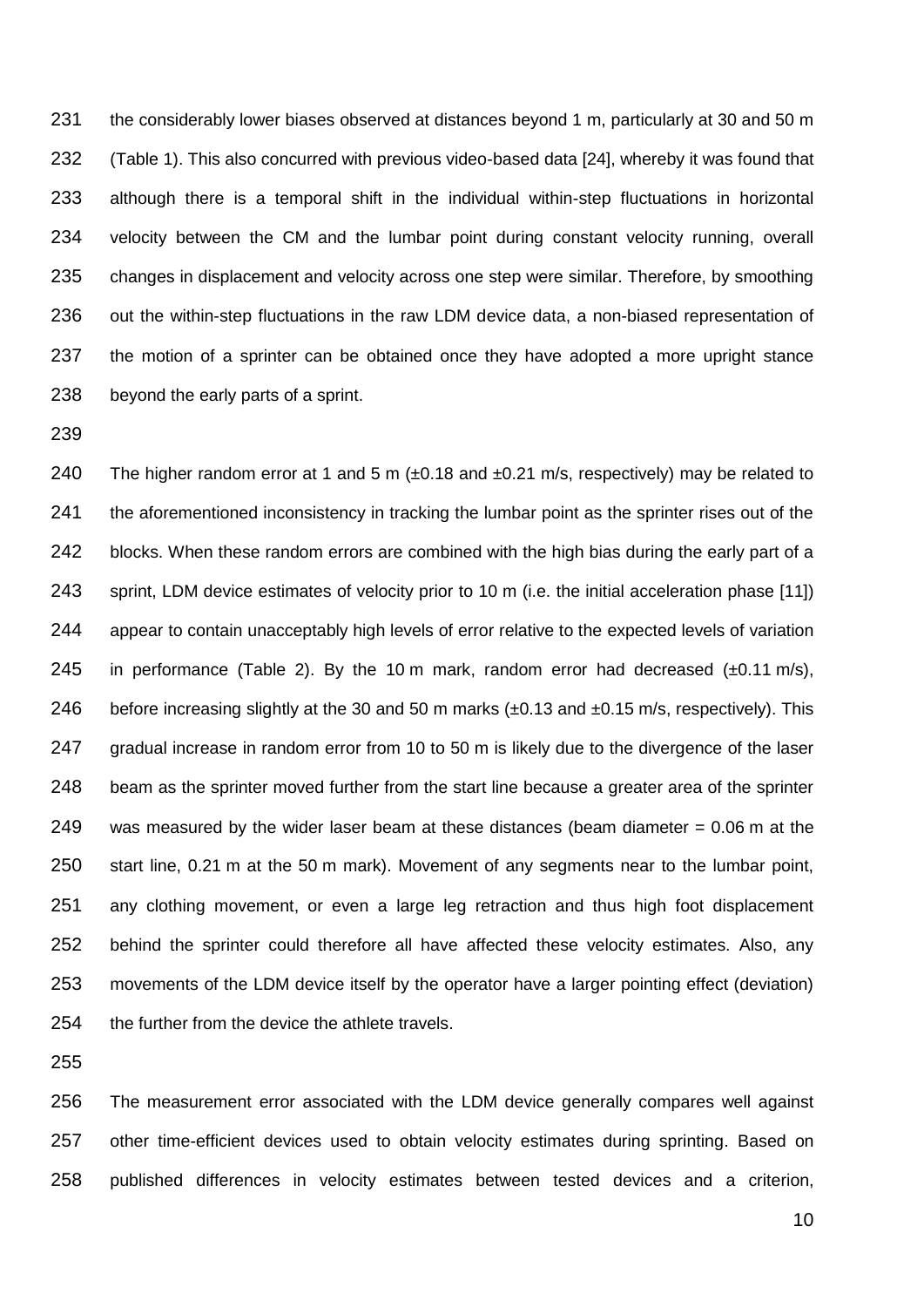measurement errors comparable to those presented in the current study (i.e. 95% limits of agreement using the standard deviation of the differences and the appropriate critical *t*-value) can be calculated. Commonly used photocell systems have been found to possess random 262 errors of ±0.14 m/s over a range of speeds from 5 to 9 m/s, with photocells positioned on average 4.0 m apart [26]. However, it must be considered that photocell systems are limited 264 to providing average velocities over a set distance and the measurement error increases as 265 the distance between a pair of photocells decreases (e.g. to  $\pm 0.36$  m/s at an average of 2.0 m apart [26]). Photocells are thus limited in their use for obtaining a velocity profile, particularly during acceleration. A radar system, based on the Doppler effect but used similarly to the LDM device to obtain a continuous velocity-time profile, has been found to be 269 associated with random errors of  $\pm$ 0.70 m/s at a range of distances from 10 to 45 m [12] (criterion velocities from 7.23 to 10.09 m/s). More recently, a large-scale light-sensor network system being developed for use in a sprint coaching context [9] was shown to currently 272 possess random measurement errors in velocity of  $\pm 0.56$  m/s.

 Although the LDM device clearly compares well with other non-video-based measures, when put in the context of typical within-subject performance variation (Table 2), LDM device measurement error in estimates of velocity is relatively high. Velocity data obtained using an LDM device during the first 5 m of a sprint possess an unacceptable level of error due to both the over-estimation of velocity and considerable random error as sprinters become increasingly upright during this early acceleration phase. However, the levels of measurement error during the mid-acceleration and maximum velocity phases of a sprint (i.e. 281 10, 30 and 50 m) suggest that the LDM device can be used to obtain estimates of velocity from these phases, provided only differences in excess of 0.22 to 0.30 m/s (i.e. twice the random errors presented in Table 1) are regarded as genuine. Combining this with the typical performance variation data presented in Table 2, the LDM may therefore be useful for comparing between sprinters or across sessions as training progresses during a season, particularly at further distances in a sprint. However, it appears to be of limited use for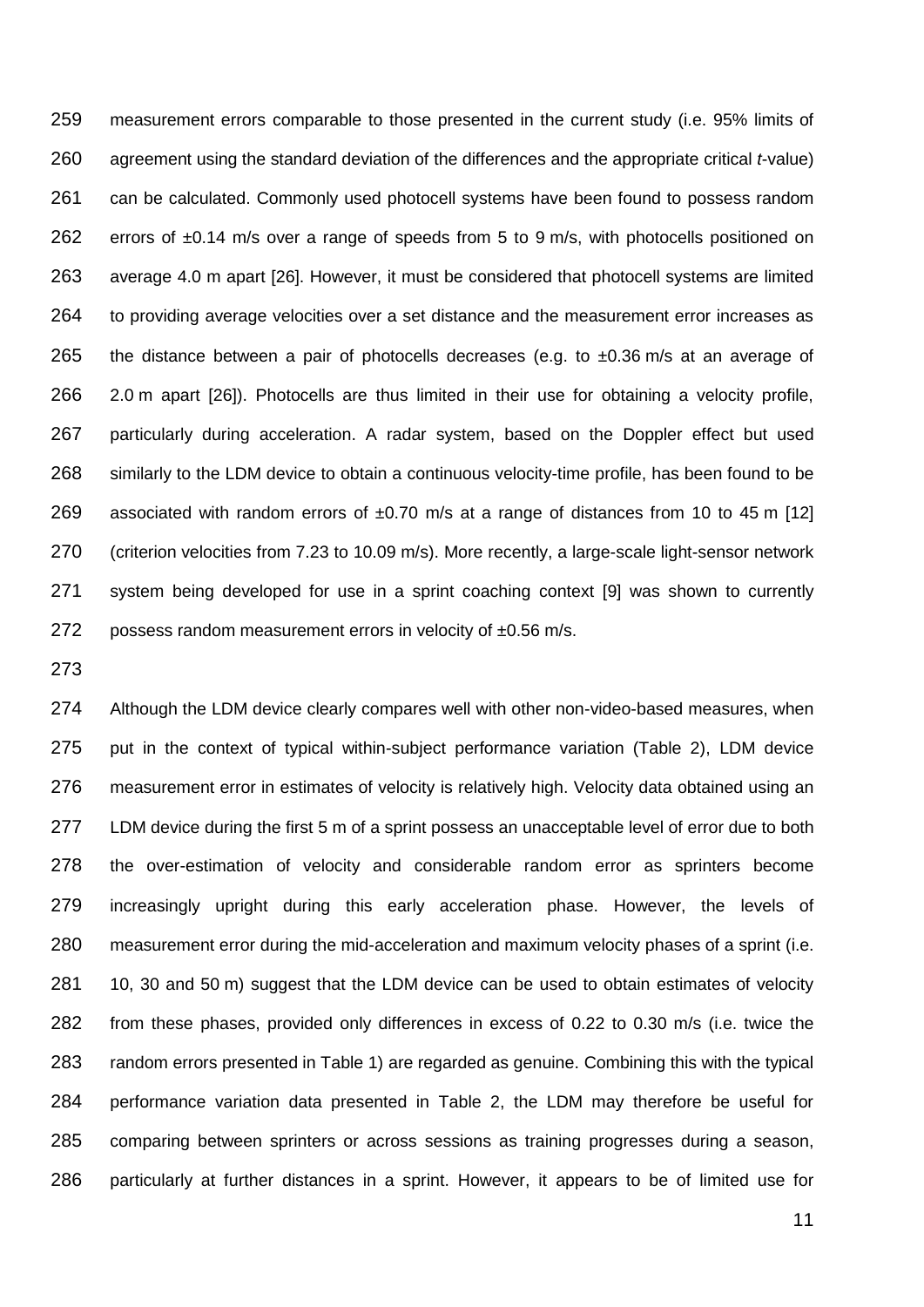- determining within-sprinter variation in maximal effort sprint performance during a single
- session.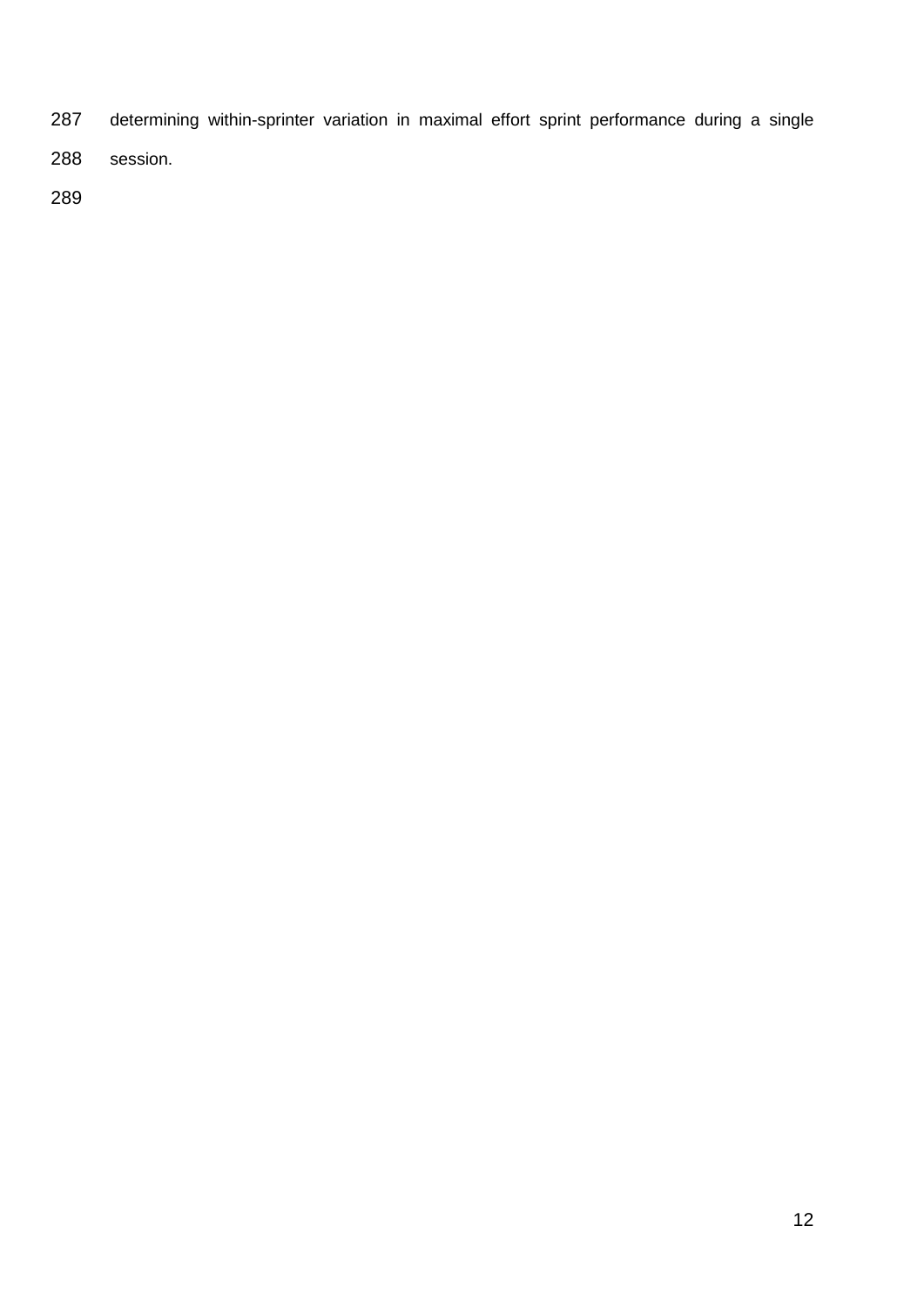*References*

291 <sup>1</sup> Altman DG, Bland JM. Measurement in medicine: the analysis of method comparison studies. Stat 1983; 32: 307-317

2 *Arsac LM, Locatelli E*. Modeling the energetics of 100-m running by using speed curves of world champions. J Appl Physiol 2002; 92: 1781-1788

297 <sup>3</sup> Atkinson G, Nevill AM. Statistical methods for assessing measurement error (reliability) in variables relevant to sports medicine. Sports Med; 26: 217-238

300 <sup>4</sup> Berthoin S, Dupont G, Mary P, Gerbeaux M. Predicting sprint kinematic parameters from anaerobic field tests in physical education students. J Strength Cond Res 2001; 15: 75-80

5 *Bezodis IN, Kerwin DG, Salo AIT*. Lower-limb mechanics during the support phase of maximum-velocity sprint running. Med Sci Sports Exerc 2008; 40: 707-715

6 *Bezodis NE, Salo AIT, Trewartha G*. Choice of sprint start measure affects the performance-based ranking within a group of sprinters: which is the most appropriate measure? Sports Biomech 2010; 9: 258-269

310 <sup>7</sup> Bland JM, Altman DG. Statistical methods for assessing agreement between two methods of clinical measurement. Lancet 1986; 8: 307-310

8 *Chelly SM, Denis C*. Leg power and hopping stiffness: relationship with sprint running performance. Med Sci Sports Exerc 2001; 33: 326-333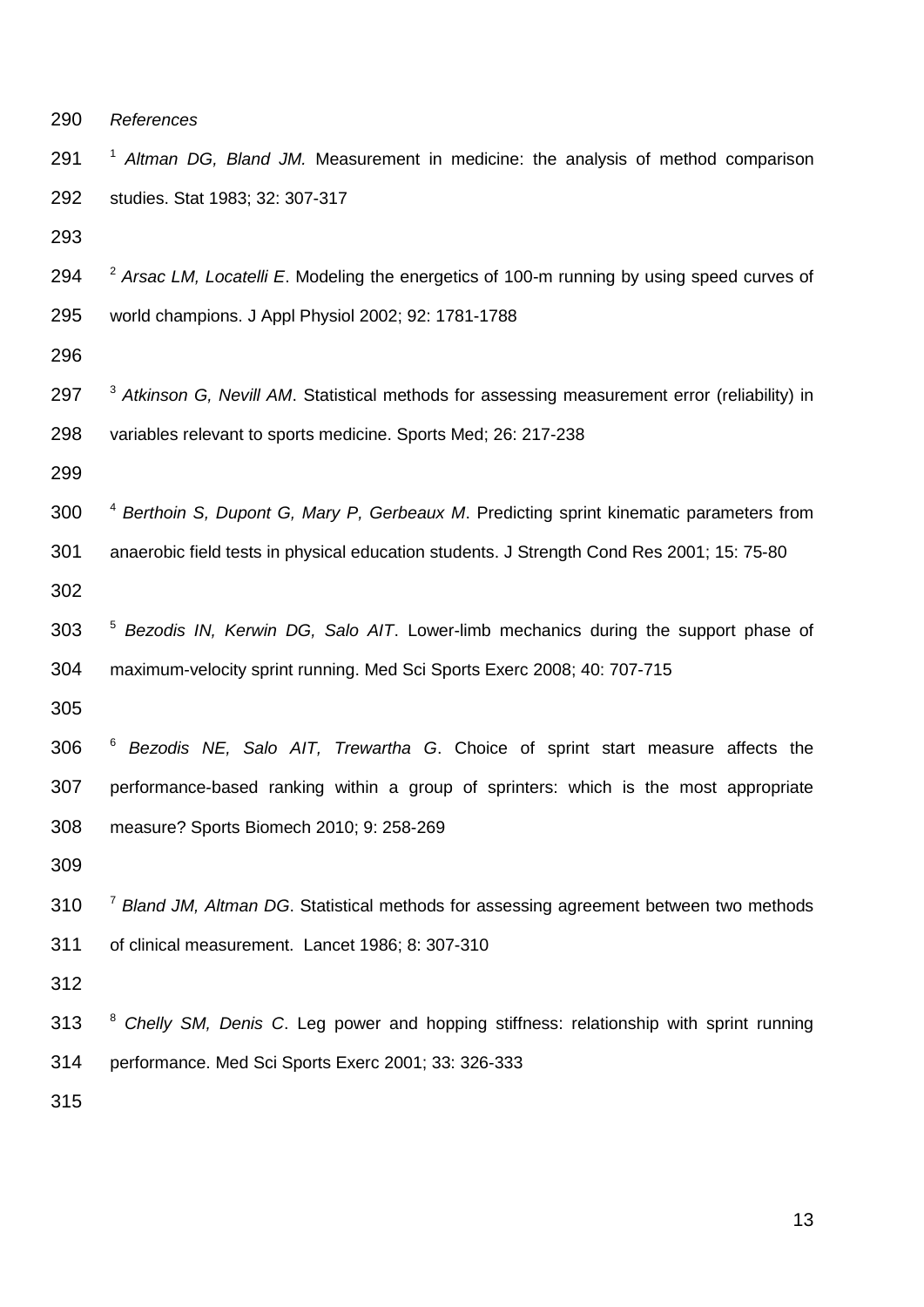9 *Cheng L, Tan H, Kuntze G, Bezodis IN, Hailes S, Kerwin DG, Wilson A*. A low-cost accurate speed-tracking system for supporting sprint coaching. Sports Eng Tech 2010; 224: 167-179

<sup>10</sup> *de Leva P*. Adjustments to Zatsiorsky-Seluyanov's segment inertia parameters. J Biomech 1996; 29: 1223-1230

323 <sup>11</sup> Delecluse CH, van Coppenolle H, Willems E, Diels R, Goris M, van Leemputte M, *Vuylsteke M.* Analysis of 100 meter sprint performance as a multi-dimensional skill. J Hum Mov Stud 1995; 28: 87-101

<sup>12</sup> *Gander RE, McClements JD, Sanderson LK, Rostad BA, Josephson KE, Pratt AJ*. Sprint start instrumentation. IEEE Trans Instr Meas 1994; 43: 637-643

<sup>13</sup> *Harrison AJ, Jensen RL, Donoghue O*. (2005). A comparison of laser and video techniques for determining displacement and velocity during running. Meas Phys Educ Exerc Sci 2005; 9: 219-231

<sup>14</sup> *Harriss DJ, Atkinson G*. Update - Ethical standards in sport and exercise research. Int J Sports Med 2011; 32: 819-821

<sup>15</sup> *Hunter JP, Marshall RN, McNair PJ.* Segment-interaction analysis of the stance limb in sprint running. J Biomech 2004; 37: 1439-1446

<sup>16</sup> *Jacobs R, van Ingen Schenau GJ*. Intermuscular coordination in a sprint push-off. J Biomech 1992; 25: 953-965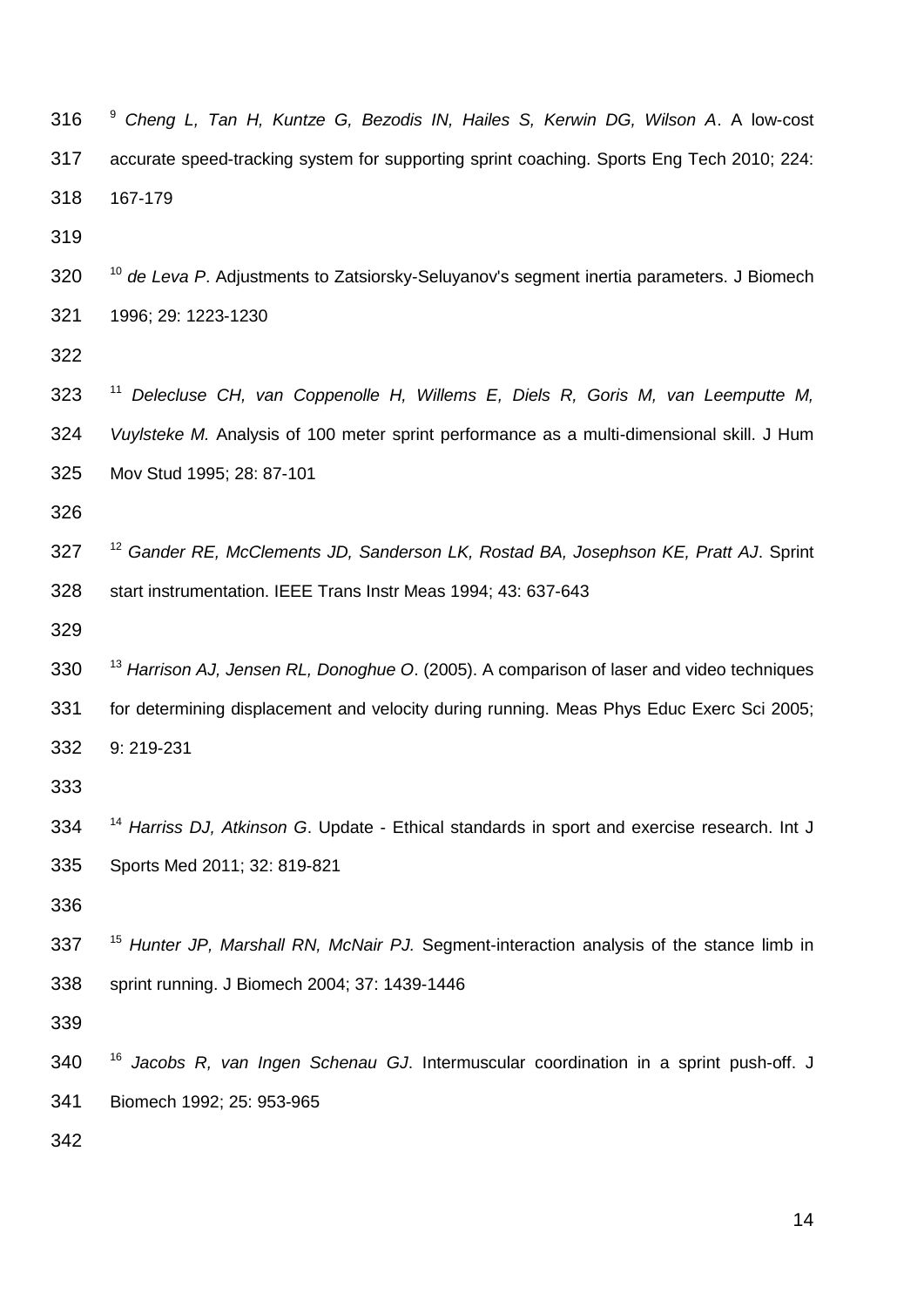| 343 | $\frac{1}{2}$<br>Johnson MD, Buckley JG. Muscle power patterns in the mid-acceleration phase of               |
|-----|---------------------------------------------------------------------------------------------------------------|
| 344 | sprinting. J Sports Sci 2001; 19: 263-272                                                                     |
| 345 |                                                                                                               |
| 346 | <sup>18</sup> Mero A, Komi PV. Reaction-time and electromyographic activity during a sprint start. Eur J      |
| 347 | Appl Physiol Occup Physiol 1990; 61: 73-80                                                                    |
| 348 |                                                                                                               |
| 349 | <sup>19</sup> Mero A, Luhtanen P, Komi PV. A biomechanical study of the sprint start. Scand J Sports          |
| 350 | Sci 1983; 5: 20-28                                                                                            |
| 351 |                                                                                                               |
| 352 | <sup>20</sup> Miller D, Nelson R. Biomechanics of sport: a research approach. Philadelphia: Lea &             |
| 353 | Febiger; 1973                                                                                                 |
| 354 |                                                                                                               |
| 355 | <sup>21</sup> Morin JB, Jeannin T, Chevallier B, Belli A. Spring-mass model characteristics during sprint     |
| 356 | running: correlation with performance and fatigue-induced changes. Int J Sports Med 2006;                     |
| 357 | 27: 158-165                                                                                                   |
| 358 |                                                                                                               |
| 359 | <sup>22</sup> Sale DG. Testing strength and power. In: MacDougall JD, Wenger HA, Green HJ (eds).              |
| 360 | Physiological testing of the high-performance athlete. Champaign, IL: Human Kinetics, 1991:                   |
| 361 | 21-106                                                                                                        |
| 362 |                                                                                                               |
| 363 | <sup>23</sup> Salo A, Bezodis I. Which starting style is faster in sprint running - standing or crouch start? |
| 364 | Sports Biomech 2004; 3: 43-54                                                                                 |
| 365 |                                                                                                               |
| 366 | <sup>24</sup> Slawinski J, Billat V, Koralsztein JP, Tavernier M. Use of lumbar point for the estimation of   |
| 367 | potential and kinetic mechanical power in running. J Appl Biomech 2004; 20: 324-331                           |
| 368 |                                                                                                               |
| 369 | <sup>25</sup> Winter DA. Biomechanics and motor control of human movement. New York: Wiley; 1990              |
| 370 |                                                                                                               |
|     | 15                                                                                                            |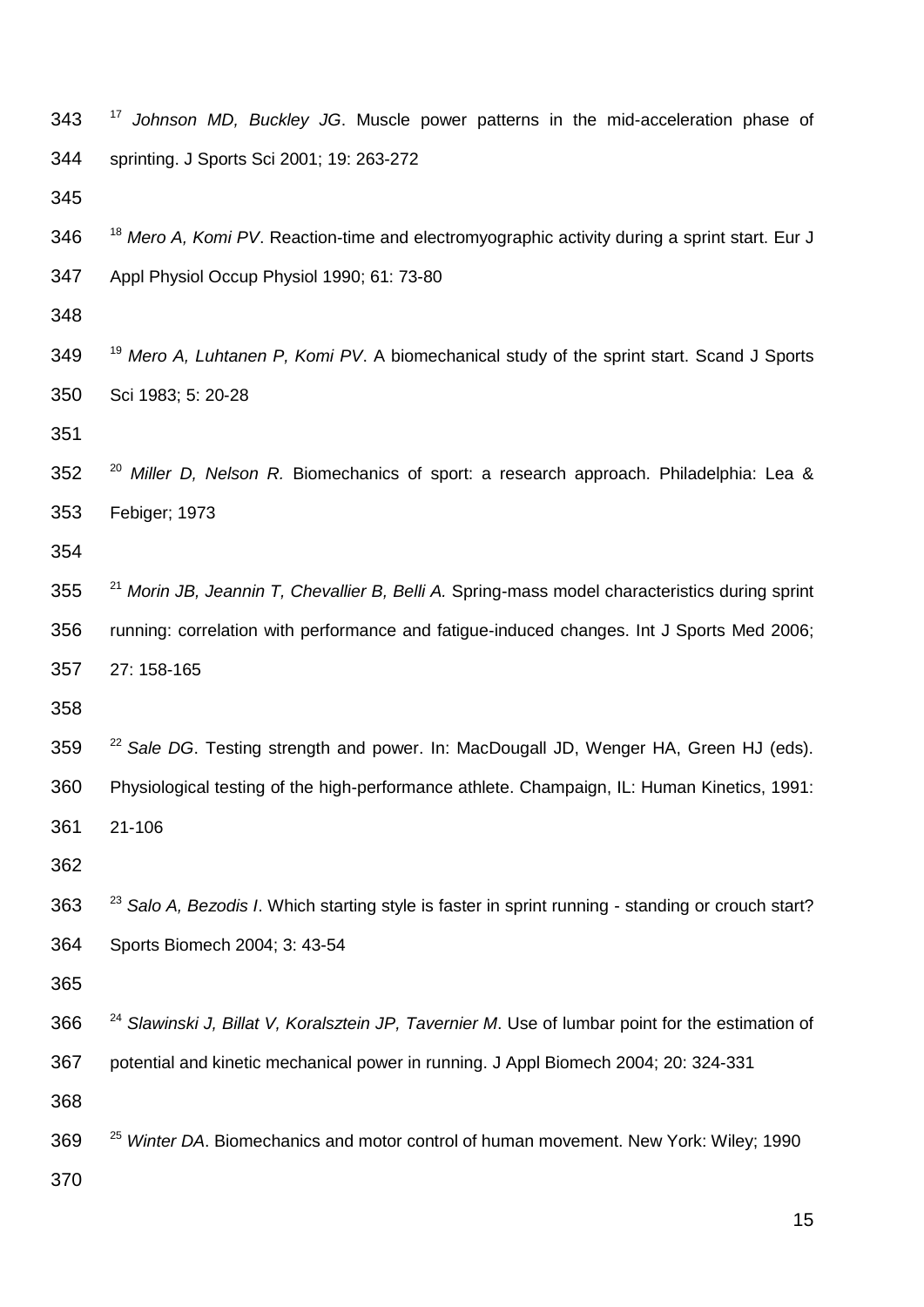- 372 <sup>26</sup> Yeadon MR, Kato T, Kerwin DG. Measuring running speed using photocells. J Sports Sci
- 1999; 17: 249-257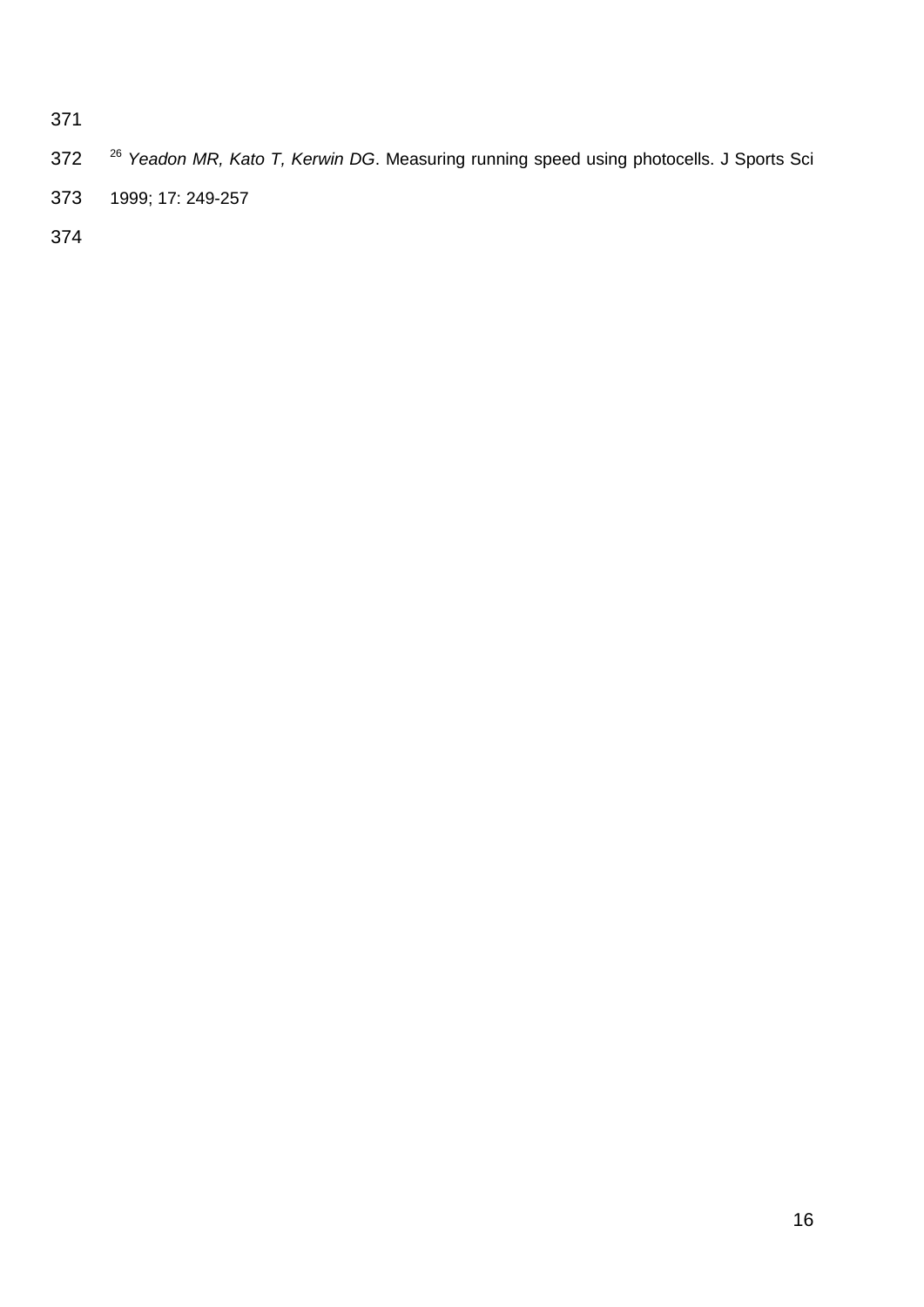| 375 |  |  |  |  |  |  |  |  |  |  | Table 1. Bias and random error (quantified by 95% limits of agreement) in velocity values |
|-----|--|--|--|--|--|--|--|--|--|--|-------------------------------------------------------------------------------------------|
|-----|--|--|--|--|--|--|--|--|--|--|-------------------------------------------------------------------------------------------|

| Distance (m) |    | Number of      | Average velocity* | Bias** (m/s) | Random error (m/s) |
|--------------|----|----------------|-------------------|--------------|--------------------|
|              |    | trials         | (m/s)             |              |                    |
|              |    | (and athletes) |                   |              |                    |
|              | 1  | 22(3)          | $4.00 \pm 0.15$   | $+0.41$      | ± 0.18             |
|              | 5  | 14(7)          | $6.01 \pm 0.23$   | $+0.13$      | ± 0.21             |
|              | 10 | 30(7)          | $7.30 \pm 0.29$   | $+0.16$      | ± 0.11             |
|              | 30 | 10(5)          | $8.52 \pm 0.62$   | $+0.06$      | ± 0.13             |
|              | 50 | 13(3)          | $10.38 \pm 0.31$  | $+0.08$      | ± 0.15             |
|              |    |                |                   |              |                    |

between the criterion video data and the LDM device data at each of the distances.

377 \*Velocities presented are the criterion values (mean ± standard deviation) from the high-

speed video data.

\*\*Positive bias indicates that the LDM device data gave a higher estimate of velocity than the

high speed video data.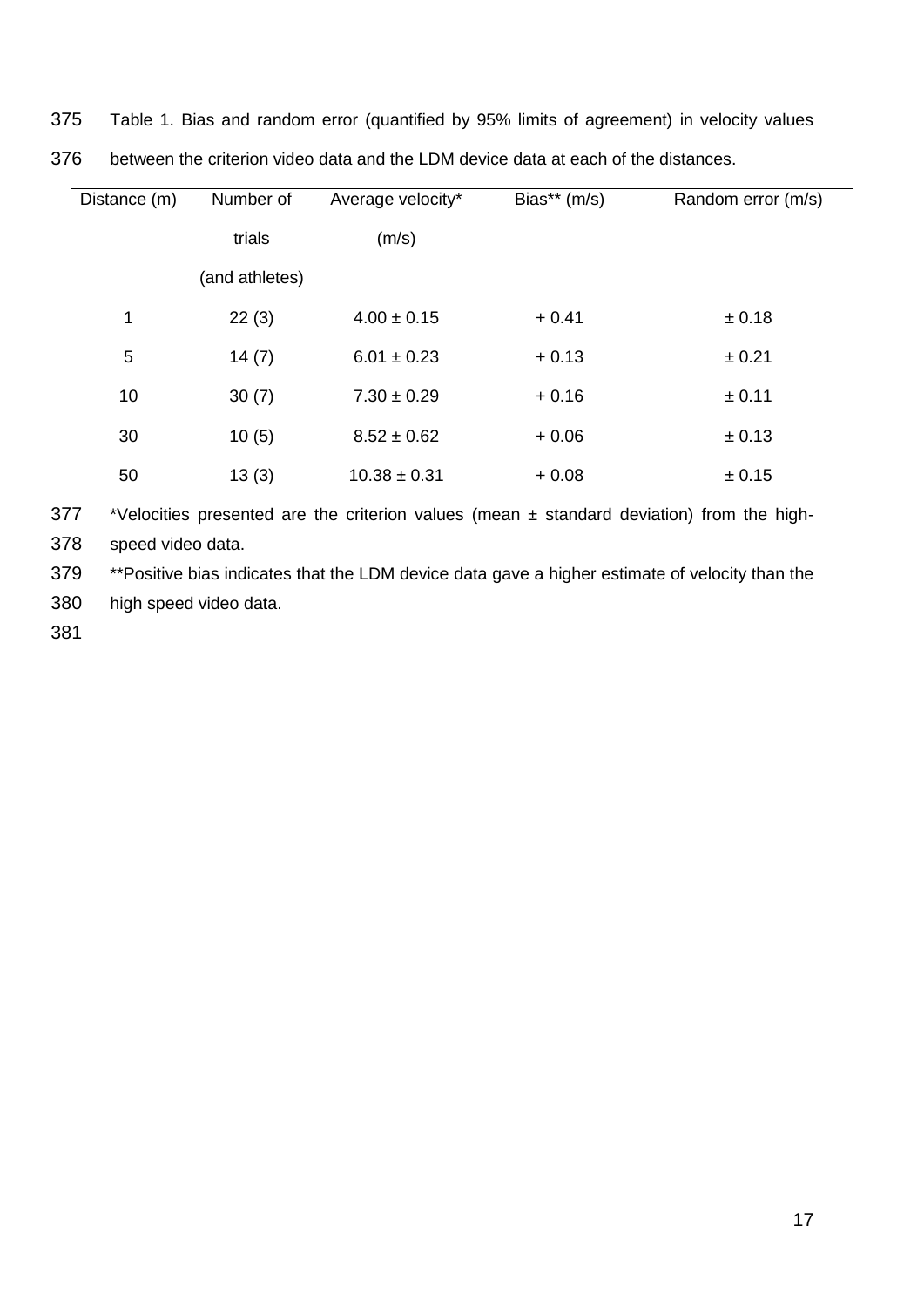| 382 | Table 2. Ranges in criterion velocity data to illustrate the expected within-session and |  |  |  |  |  |
|-----|------------------------------------------------------------------------------------------|--|--|--|--|--|
|     |                                                                                          |  |  |  |  |  |

383 between-session genuine performance variation.

| Athlete<br><b>Distance</b> |                | Number                    | Mean velocity (range)  | Average within- | Maximum         |  |
|----------------------------|----------------|---------------------------|------------------------|-----------------|-----------------|--|
| (m)                        |                | of trials                 | (m/s)                  | session range   | between-session |  |
|                            |                |                           |                        | (m/s)           | range           |  |
|                            |                |                           |                        |                 | (m/s)           |  |
|                            | A1             | $\overline{\mathbf{4}}$   | $4.16(4.07 - 4.20)$    |                 |                 |  |
|                            | A2             | 4                         | $3.94(3.90 - 3.98)$    |                 | 0.47            |  |
|                            | A <sub>3</sub> | $\ensuremath{\mathsf{3}}$ | $3.94(3.91 - 3.95)$    |                 |                 |  |
| 1                          | A4             | $\overline{\mathbf{4}}$   | $3.77$ $(3.73 - 3.85)$ | 0.09            |                 |  |
|                            | $\sf B$        | $\overline{4}$            | $4.16(4.12 - 4.21)$    |                 |                 |  |
|                            | $\mathsf C$    | 3                         | $4.02$ (3.95 - 4.05)   |                 | n/a             |  |
|                            | D              | $\overline{4}$            | $7.47(7.44 - 7.51)$    |                 |                 |  |
|                            | E              | 5                         | $6.90(6.80 - 7.06)$    |                 |                 |  |
|                            | $\mathsf F$    | $\overline{\mathbf{4}}$   | $7.91(6.97 - 7.05)$    |                 |                 |  |
| 10                         | G              | 5                         | $7.45(7.38 - 7.52)$    | 0.14            | n/a             |  |
|                            | H              | $\mathfrak{S}$            | $7.03(6.99 - 7.10)$    |                 |                 |  |
|                            | $\mathsf I$    | $\sqrt{5}$                | $7.58(7.45 - 7.63)$    |                 |                 |  |
|                            | J              | 4                         | $7.58(7.51 - 7.64)$    |                 |                 |  |
|                            | A              | 3                         | $10.49(10.24 - 10.61)$ |                 |                 |  |
| 50                         | B              | 5                         | $10.40(9.76 - 10.91)$  | 0.75            | n/a             |  |
|                            | C              | 5                         | $10.29(9.80 - 10.49)$  |                 |                 |  |
|                            |                |                           |                        |                 |                 |  |

384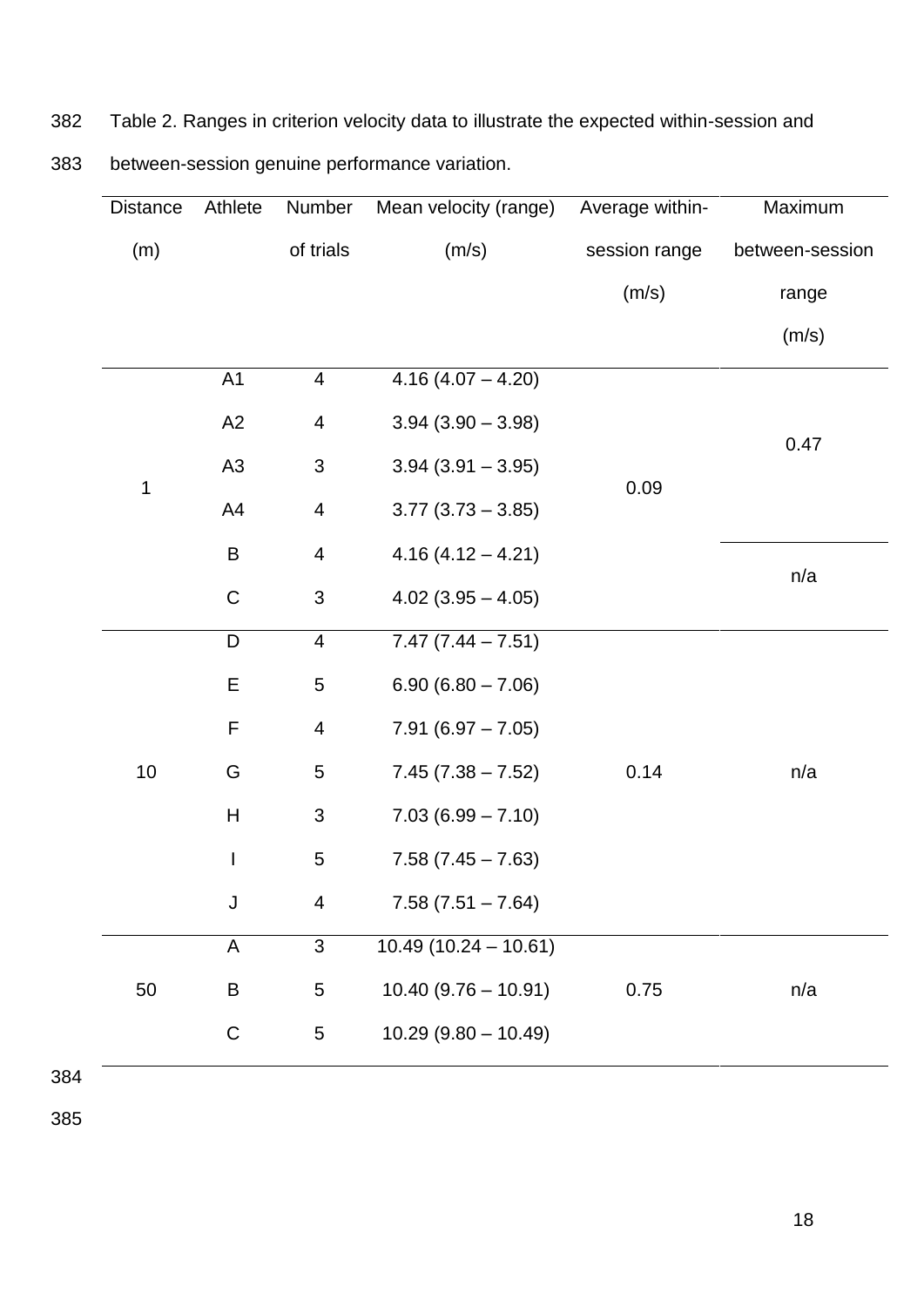

Figure 1. An example of the fourth-order velocity profile from one trial (obtained following a fifth-order polynomial fit to the raw displacement data), plotted above the velocity data obtained from differentiating the raw LDM displacement data. This trial was selected for illustrative purposes because the athlete clearly decelerated prior to 60 m, which confirmed that the chosen polynomial order was also able to appropriately reflect any deceleration.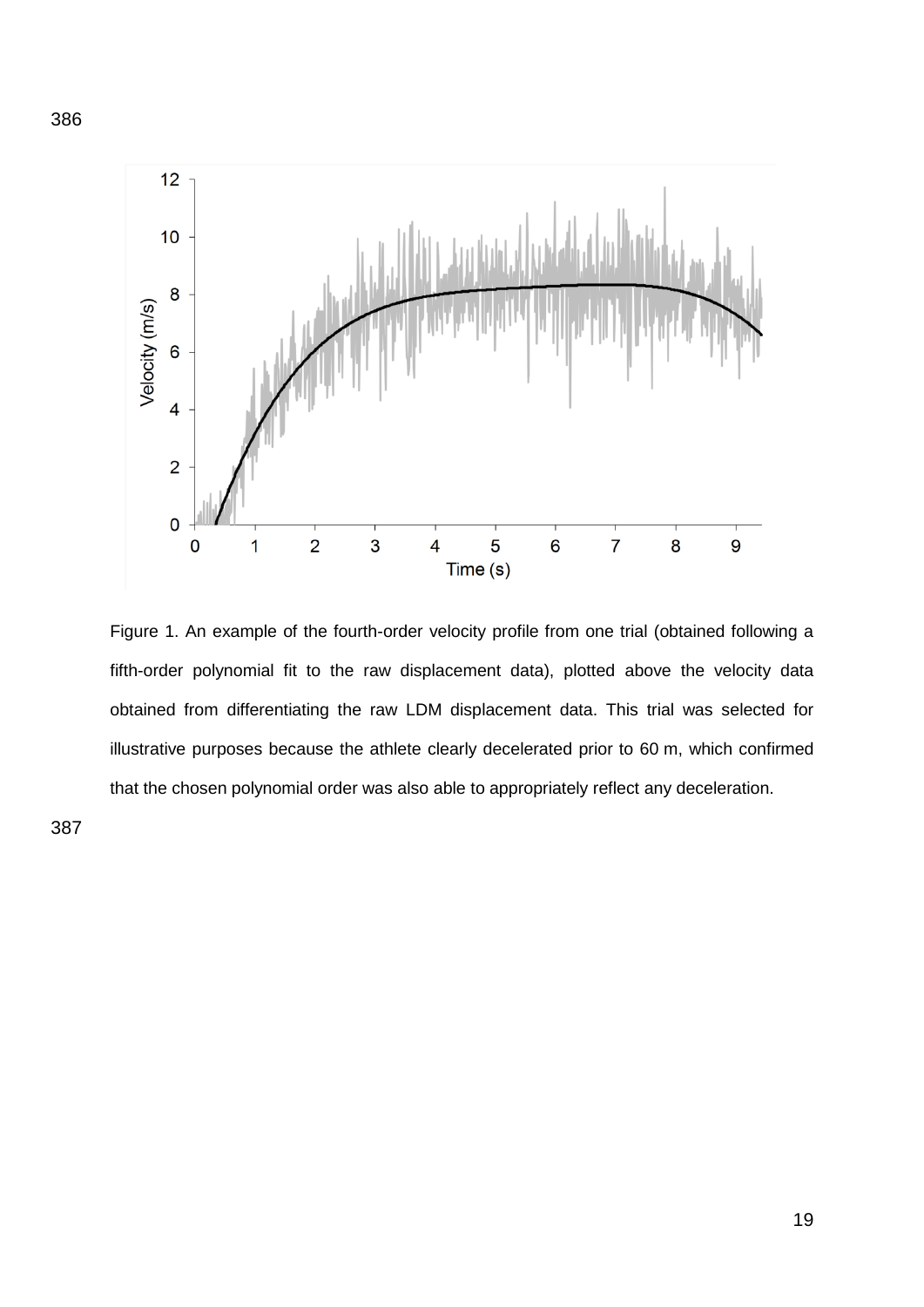

Figure 2 a-e. Bland-Altman plots to illustrate the bias and random error at each of the five distances.